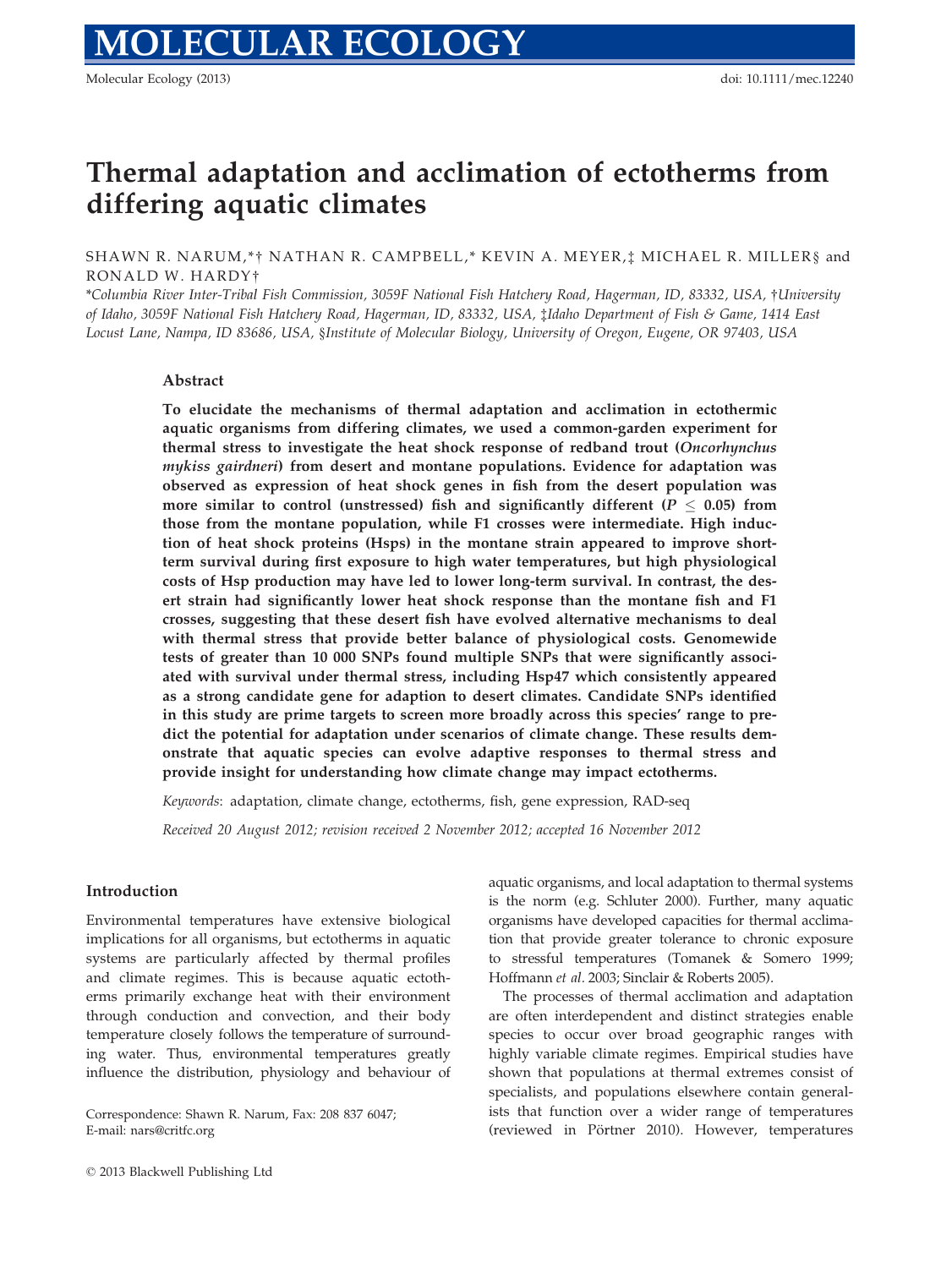## 2 S. R. NARUM ET AL.

may affect organisms differently, with shifts in reaction norms that cause changes in niche width, mean performance or optimal temperature (Knies et al. 2006). In the case of thermal adaptation within a species that occurs over a wide geographical range with variable climate, reaction norms for performance (i.e. fitness) could include multiple changes such as horizontal shifts related to environmental temperature along with reduction of niche width as shown in the theoretical example in Fig. 1. Further, initial exposure to extreme temperatures often causes greater tolerance of subsequent thermal extremes ('acclimatization', 'preconditioning' or 'hardening'; Beitinger & Bennett 2000; Hoffmann et al. 2003; Sinclair et al. 2003; Sinclair & Roberts 2005; Pörtner 2010). For this study, we define thermal adaptation as evolution of a population to an altered reaction norm for temperature, whereas thermal acclimation is any phenotypic response of individuals to environmental temperature that alters performance and plausibly changes fitness (following Angilleta 2009). Therefore, acclimation responses of individuals can produce fitness advantages that result in evolutionary change in a population over generations (e.g. Pörtner 2010).

Anthropogenic climate change (IPCC 2007) has caused concerns that some fishes may be extirpated or need to relocate due to limitations related to thermal tolerance (e.g. Perry et al. 2005; Pörtner & Knust 2007). However, thermal acclimation and adaptation of fishes from variable environments have not been well studied, and therefore, the ability to predict the adaptive potential of natural populations under scenarios of climate change is limited. Current molecular and genomic tools provide the opportunity to investigate the heat shock response of fishes from varying thermal regimes and link that information with adaptive regions of the genome that is under selection. Specifically, heat shock proteins (Hsps) have been demonstrated to be induced and act as molecular chaperones in all organisms to a variety of stressors including heat stress (Feder & Hof-



Fig. 1 Reaction norms for performance may shift (width, mean or peak) to become locally adapted to environmental conditions such as temperature. In the example shown here, the mean reaction norm for the species has shifted from the standard condition (black line) to either cool (blue line) or warm (red line) environments, and niche width has narrowed.

mann 1999; Basu et al. 2002; Sørensen et al. 2003), and thus, quantitative gene expression can provide a basis for the physiological response of individuals under experimental thermal conditions. Next-generation sequencing technologies allow for dense genome-wide association mapping of quantitative and binary phenotypic traits (i.e. heat shock response and survival/ mortality). These approaches offer the power of genomewide association in combination with the physiological response of heat stress to identify patterns of acclimation and adaptation.

In this study, we investigated patterns of thermal acclimation and adaptation in populations of redband trout (Oncorhynchus mykiss gairdneri) from differing aquatic climates. Redband trout are native and common in the interior region of the Pacific Northwest of the United States and occupy streams in both desert and montane climates with significantly different habitat characteristics (Meyer et al. 2010). Optimal temperature for this species has been found to be approximately 13.6 °C (Bear et al. 2007), but redband trout have been observed in desert streams with water temperatures exceeding 30 °C (Zoellick 1999; Rodnick et al. 2004). Previous studies of this species have demonstrated local adaptation of populations to desert and montane climates (Gamperl et al. 2002; Narum et al. 2010), and the current study investigates specific populations that appear to be adapted to different thermal regimes. A common-garden experiment for thermal stress was used to investigate the heat shock response of redband trout from desert and montane populations, and their F1 crosses. We tested hypotheses related to the heat shock response and identified genes associated with survival under thermal stress that was designed to represent natural diel conditions during summer months in a desert stream environment. Results demonstrate three primary findings: (i) acclimation of the heat shock response over time; (ii) adaptive heat shock response in redband trout from the desert population relative to those from a cooler environment and (iii) adaptive signatures of selection at genes relevant to thermal stress.

## Methods and materials

To investigate thermal acclimation and adaptation of redband trout (O. mykiss gairdneri) from desert and montane populations, fry of approximately 4 months of age from each environment and their F1 crosses were exposed to diel temperature cycles (peaking at 28 °C) over a 6-week period in a controlled setting. Liver and gill tissues were collected from euthanized individuals on day 1, 3, 7 and 28 to quantify mRNA expression of six heat shock genes. Mortality of each strain was recorded daily, and fin tissue was sampled from all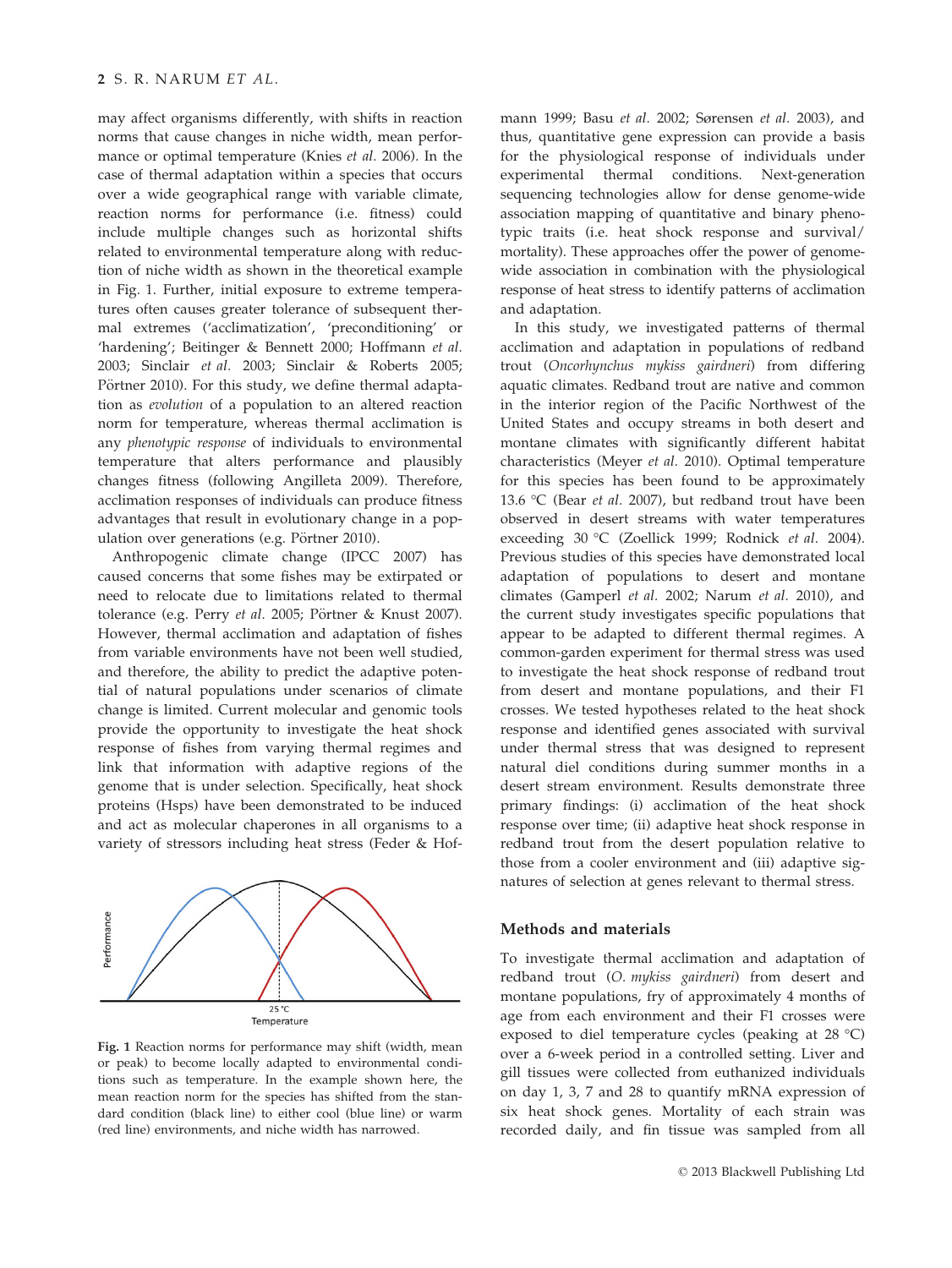mortalities and survivors over the course of the study for genome-wide association tests.

## Fish populations

Gametes and fry were collected from two locations (desert climate—Little Jacks Cr., Idaho, USA, and montane climate—Keithly Cr., Idaho, USA), cross-mated and reared in the laboratory to represent populations adapted to different environments. These two sites were chosen for further study based on previous tests of six desert and six montane streams (Narum et al. 2010). Gametes were fertilized to produce half-sibling progeny of pure desert strain, pure montane strain and F1 crosses. Fry were reared in constant 15 °C spring water until they reached an average weight of 2 g, and then, each strain was divided into treatment and control groups. Three replicate tanks were used to estimate survival for all treatment and control groups for each strain (3 tanks  $\times$  3 strains  $\times$  2 treatments equals a total of 18 tanks), with an average of 43 fish per tank. Fish were fed a diet of Soft Moist pellets (Rangen Inc.) to satiation twice per day, and photoperiod was fixed at 14 h light and 10 h dark. Fish in recirculating treatment tanks experienced diel temperature cycles over 6 weeks that reached a maximum of 28.5 °C in the afternoon and a minimum of 17.0 °C at night (mean temperature gradient of  $\sim$ 1.5 °C per hour; Fig. S1, Supporting information), while fish in control tanks were held at a constant temperature of 15 °C. All experimental protocols were approved in advance by the University of Idaho's Institutional Animal Care and Use Committee.

## Gene expression

To investigate heat shock response over the course of the experiment, the expression of six heat shock genes was measured at four time periods over the course of the experiment for each of the three strains. Gill and liver tissues were sampled from fish euthanized with 250 mg/L of tricaine methanesulfonate (MS-222) at the time of peak temperatures from both treatment and control tanks on four separate days during the 6-week thermal stress experiment (day 1, 3, 7, 28). Three fish were netted from each replicate tank for a total of nine samples representing each strain for each control and treatment group on each of the four sampling days. Tissues were stored in RNA-later and frozen at  $-80$  °C. Total RNA was isolated with RNeasy kits (Qiagen), and cDNA was prepared with kits from Ambion. Quantitative realtime polymerase chain (qRT-PCR) reactions with Syber Green assays (LifeTechnologies) were designed for six heat shock genes (Table S3, Supporting information) with primer sequences from previous work (Almany et al.

2009). All qRT-PCRs were completed with a standard curve and included both elongation factor and beta-actin as a reference gene, but beta-actin was found to provide the most consistent data and so beta-actin was the final reference gene chosen for this study. Expression values for each individual were normalized to beta-actin, and mean expression was calculated for each strain for control and treatment groups on each of the four sampling days. The mean expression of unstressed control fish was subtracted from mean expression of treatment fish of each strain to correct for constitutive expression and any potentially confounding signals of expression (e.g. handling stress). Significance between strains and days was tested with analysis of variance (ANOVA). Heat shock protein levels have been demonstrated to be elevated in redband trout in response to heat stress in previous studies (Cassinelli & Moffitt 2010).

## Genome-wide association

To test for genome-wide association with survival to heat stress, fin tissue was sampled from survivors and mortalities through the experiment and genotyped at thousands SNP markers. Fin tissue was collected from all fish mortalities by date during the course of the 6-week thermal stress experiment and from all surviving fish at the end of the experiment. Tissues were preserved by dry storage on Whatman chromatography paper until DNA extractions were completed with DNeasy kits (Qiagen). Template DNA from all individuals was quantified with a spectra-fluorometer (Victor3V, Perkin Elmer) and normalized across samples.

To genotype tissues at thousands of SNPs, samples were prepared for library construction with restrictionsite-associated DNA (RAD) protocols (Baird et al. 2008; Miller et al. 2012). Briefly, DNA was digested with Sbf1 and subsequently ligated with both a barcode adapter and an Illumina sequencing adapter. Barcoded adapters allowed an average of 29 individuals to be pooled in single libraries for sequencing on an Illumina HiSeq 2000 instrument with single-end 100 reads. Pooling strategy was determined based upon the number of expected reads from reagents available from Illumina for sequencing on the HiSeq 2000 instrument. Samples were sequenced to reach a minimum target of 1.5 million reads per individual, and data were analysed following the pipeline by Miller et al. (2012) as described in detail by Hecht et al. 2012; (this issue). Briefly, sequence reads of 100 bp were sorted by barcode, trimmed to 80 bp and filtered to remove low-quality reads.

Reads from 10 individuals were used for initial SNP discovery, and reads from all other individuals were subsequently aligned against the discovered SNPs. Sequence data are available through accession number SRA057008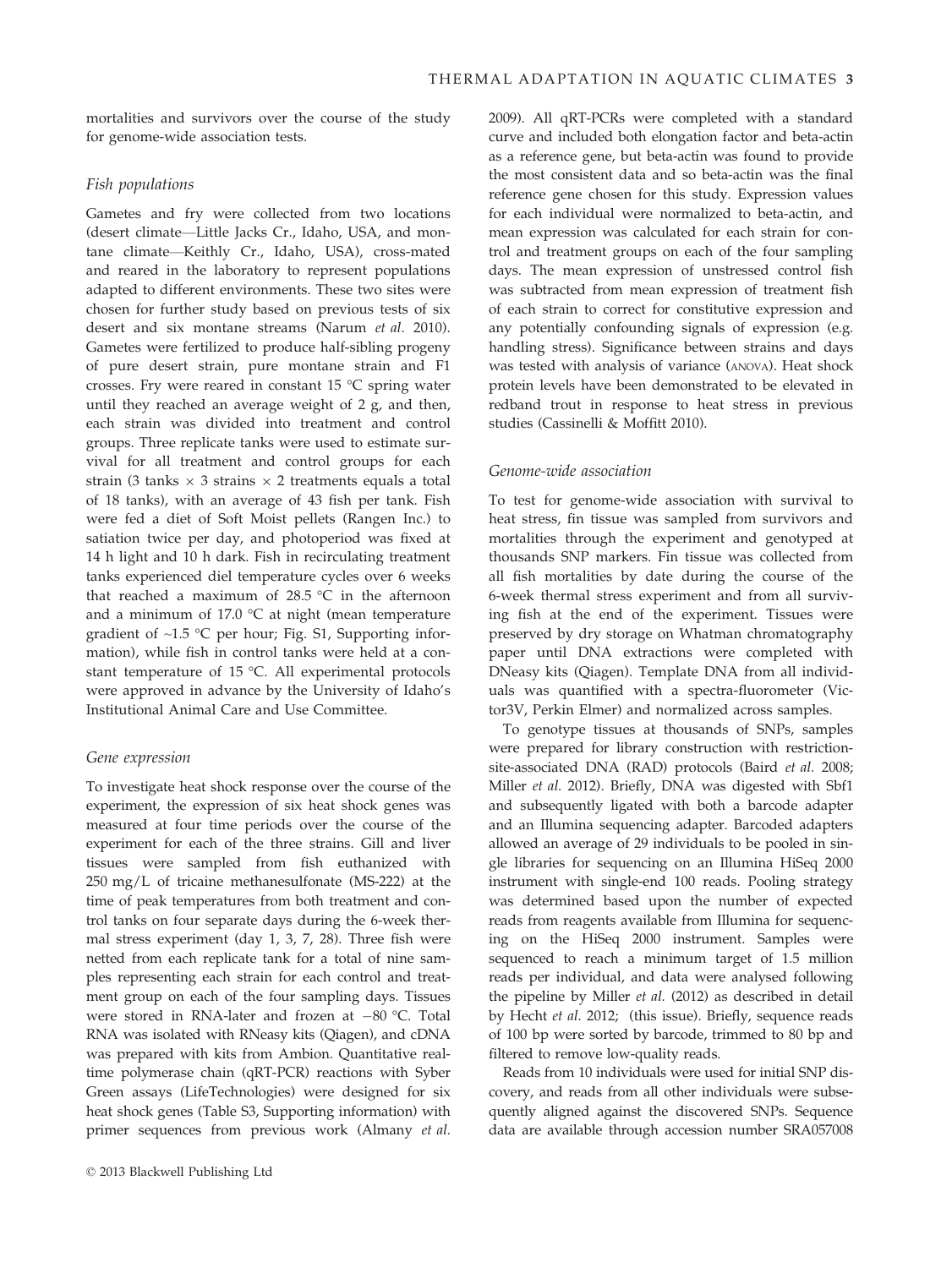## 4 S. R. NARUM ET AL.

in the NCBI Short Read Archive database. Scoring criteria were developed to filter out false SNPs caused by sequencing error but also to adequately score heterozygotes in Hardy–Weinberg proportions. Genotypes for each SNP were scored using criteria that required a minimum of five reads to call homozygotes, and an allelic ratio of less than 10:1 to call a heterozygote. Read counts that did not meet these criteria were scored as missing genotypes. All SNPs were tested for Hardy–Weinberg equilibrium within each population in PLINK, and those that deviated significantly were removed from further analyses. Another 188 SNPs from expressed sequence tags (ESTs) of interest were genotyped with Taqman assays run on 96.96 integrated fluidic chips from Fluidigm with standard protocols as described in Narum et al. (2010). In total, 10,685 SNPs were genotyped across samples, and tests for quality control and genomewide association were completed in PLINK (Purcell et al. 2007). Tests for deviation from Hardy–Weinberg equilibrium were used to identify anomalous loci and potential paralogous sequence variants, and these SNPs were ignored for association tests.

Two separate strategies were used for genome-wide association tests with mortality: first testing for association over all three populations taking stratification into account and second testing for association within each of the three strains individually (Little Jacks Cr., Keithly Cr., and F1 crosses). To reduce false positives, BY-FDR corrections for multiple tests (False Discovery Rate of Benjamini & Yekutieli 2001) were used to identify significant associations. A BLASTn search (NCBI) was completed for significantly associated SNPs, and only hits with high sequence similarity (coverage  $>90\%$ , identity  $>88\%$ , and e-value < 1.00 E-10) were annotated according to this method.

#### Results

A strong signal for acclimation of the heat shock response was observed in all strains of redband trout as measured by qRT-PCR in six heat shock genes. In five of the six heat shock genes (Fig. 2a–f), mRNA expression was highly induced at day 1 but was significantly  $(P \leq 0.05)$  reduced in the remainder of the 6-week thermal stress experiment (peak temperatures reaching  $\sim$ 28 °C daily). By day 3, levels of expression for Hsp70, Hsp90, Hsp47 and Hsp27 (Fig. 2a–d) were significantly lower than day 1 ( $P \leq 0.05$ ) and more similar to control fish that were held at a constant temperature of 15 °C. In contrast to the strongly induced upregulation observed in the four Hsp genes, the two transcription factors Hsf1 and Hsf2 (Fig. 2e–f) were downregulated, and the signal of acclimation was either weak (Hsf2) or absent (Hsf1). In the case of Hsf2, expression was not significantly different from day 1 until day 7 or day 28, depending on the strain (Fig. 2f).

In addition to acclimation, patterns of adaptation were also observed in the heat shock response between strains of redband trout from desert and montane streams as well as their F1 crosses. In most cases, the relative expression of heat shock genes in fish from the desert population of Little Jacks Cr. was more similar to control (unstressed) fish and significantly different ( $P \leq 0.05$ ) from those from the montane population of Keithly Cr. (Fig. 2a–f). The F1 crosses typically had levels of expression that were intermediate to the pure strains and were significantly different ( $P \leq 0.05$ ) from at least one of the pure strains at day 1 in four of the genes (Hsp70, Hsp47, Hsf1 and Hsf2). These patterns of adaptation were most prevalent at first exposure to high temperatures on day 1, but Hsp47 (Fig. 2c) and Hsf2 (Fig. 2f) showed consistently significant differences among strains over the course of the experiment even after acclimation. This was not the case for Hsp70 (Fig. 2a) and Hsf1 (Fig. 2e) as relative expression between strains was only significant on day 1, but not at day 3, day 7 or day 28. Inconsistent differences in gene expression among strains were observed in Hsp90 (Fig. 2b) and Hsp27, and no clear patterns of significance were evident.

Tissue samples were also collected from individual fish to test for genome-wide association with mortality over the course of the 6-week thermal stress experiment. In general, mortality was highest during the first 24 h of exposure to high temperatures. Interestingly, redband trout from the desert population of Little Jacks Cr. had higher mortality ( $P = 0.05$ ) in the first 24 h than those from the montane population of Keithly Cr., but montane fish had highest mortality over the remainder of the 6-week experiment (no significant differences among strains; Fig. 3). Mortality of F1 crosses was not significantly different from either of the pure strains despite higher rates in the first 24 h and lower rates in the remainder of the experiment than Keithly Cr. fish (Fig. 3). Total mean mortality for each strain was 76.7% for Little Jacks Cr., 72.2% for F1 crosses and 56.5% for Keithly Cr, but these total mortality levels accumulated at different rates.

Tests over all strains for genome-wide association with mortality revealed regions of the genome that were under selection for thermal stress. More than 10 000 SNPs were discovered and genotyped in individuals with restriction-site-associated DNA (RAD) sequencing, and tests for stratified allelic association across all strains identified 18 SNPs that were highly significant after corrections for multiple tests to reduce false positives (Fig. 4; Table S1, Supporting information). The majority of these associated SNPs were from unknown or unannotated loci (Table S1, Supporting information), but the most significant SNP was from the 3′ UTR region of a known EST for Hsp47 (involved in heat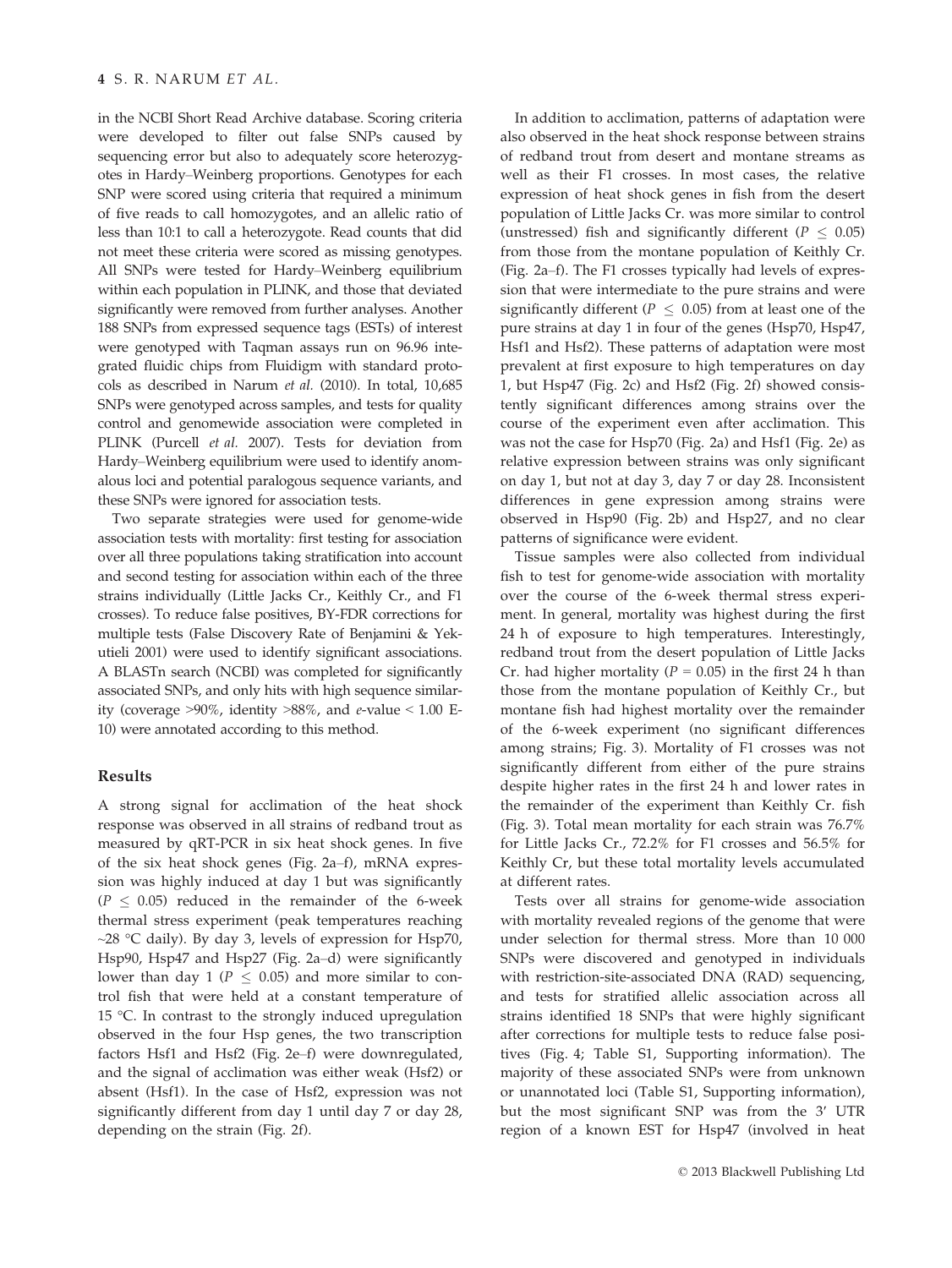

Fig. 2 Mean relative gene expression of six heat shock genes in liver tissue for three redband trout strains reared under chronic diel thermal stress, (a) heat shock protein 70, (b) heat shock protein 47, (c) heat shock protein 90, (d) heat shock protein 27, (e) heat shock factor 1b and (f) heat shock factor 2. Mean values  $\pm$  SE are shown for each of four collection dates for fish from Little Jacks Cr. (LJ, desert), Keithly Cr. (K, montane), and their F1 cross (LJ  $\times$  K). Values shown are the difference between fish reared at treatment and control temperatures such that control values are equal to zero, and treatment values that are closer to zero are more similar to controls. Significant differences between strains at each time period are shown by letters above the bars.

shock response). Several additional SNPs appeared to be from immune response genes related to MHC I and II regions. These are strong candidate regions for further studies to pinpoint polymorphisms responsible for adaptation to thermal stress.

Association of SNPs within each strain followed an expected pattern of adaptation among strains where there was much greater standing variation for selection to act upon in montane fish from Keithly Cr. and F1 crosses than in the desert strain from Little Jacks Cr. There were 9 SNPs significantly associated with mortality in the Keithly Cr. strain and 14 in the F1 crosses as opposed to none in the desert strain from Little Jacks Cr. (Table S2, Supporting information). Of the nine significantly associated SNPs from Keithly Cr. and the F1 crosses, many were from unknown genes, but Hsp47 was identified as one of the most significantly associated genes ( $P = 9.86$ ) e-09), and several others were consistent with immune

© 2013 Blackwell Publishing Ltd

response MCH genes. Two other heat shock genes were associated at lower significance levels (Hsf2 and Hsc71) along with other candidates such as Na–K-ATPase-a3.

## Discussion

When organisms in natural populations are exposed to thermal stress, there are limited possibilities for response including that the population may adapt over generations to tolerate the stressor, individuals may attempt to avoid the stressor (through movement, behaviour or physiological changes) or the population may become extirpated. These responses are often summarized as 'adapt, move, or die'. The current study in redband trout demonstrates that a portion of individual fish may acclimate to thermal stress and survive, but also that populations have evolved an adaptive heat shock response in desert environments. Overall, results suggest that aquatic populations with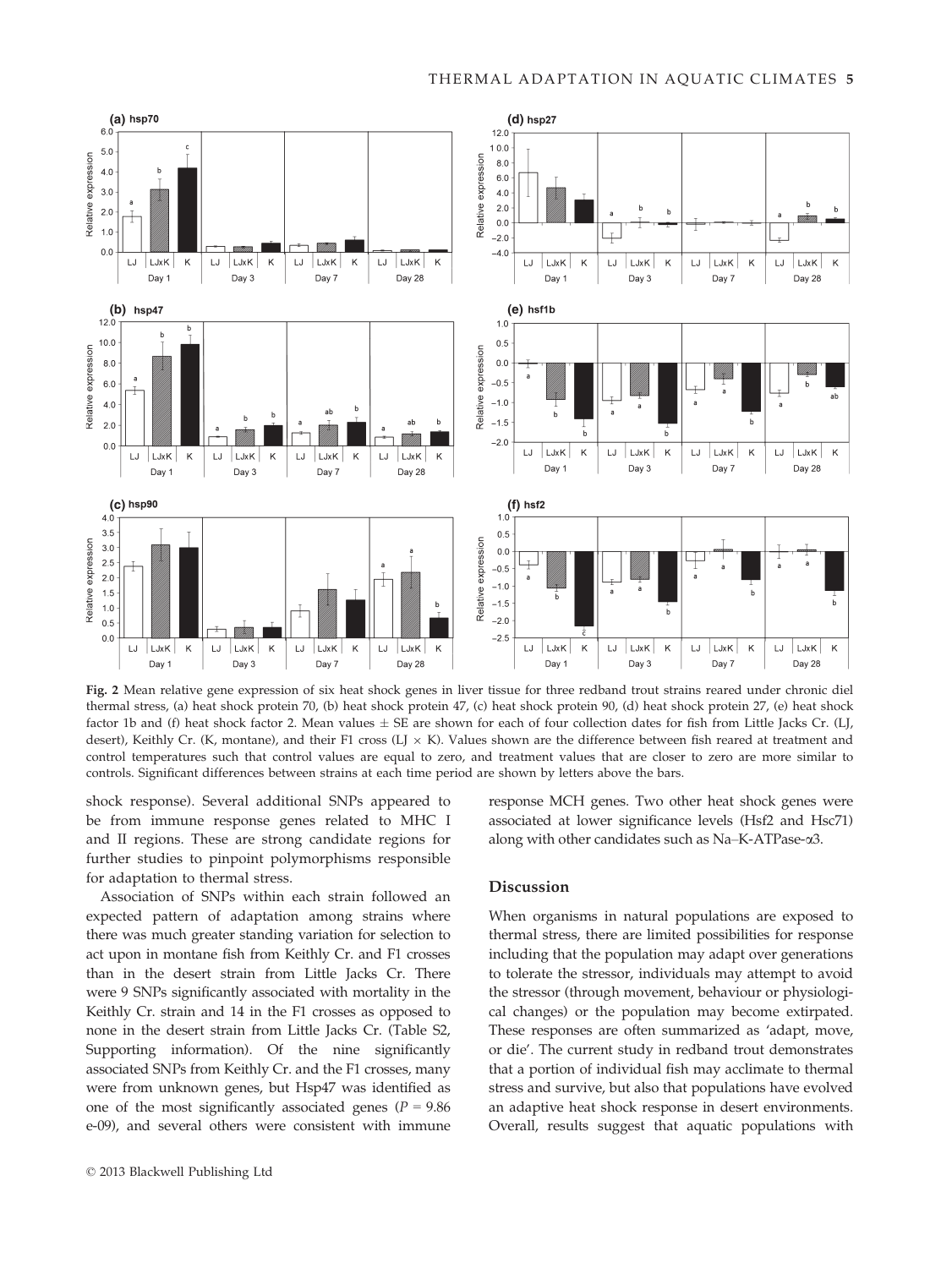

Fig. 3 Mean percentage mortality  $(\pm SE)$  for three strains of redband trout reared under chronic temperature stress. Results are shown for initial mortality after first 24 h of exposure to diel thermal stress and for the remaining 6 weeks of the experiment (post 24 h). Strains are from Little Jacks Cr. (LJ, desert), Keithly Cr. (K, montane) and their F1 cross (LJ  $\times$  K). No significant differences (alpha  $= 0.05$ ) were observed among strains.

adequate standing genetic variation can be expected to adapt to climate change over generations.

Acclimation of the heat shock response occurred rapidly in all strains of redband trout under repeated thermal stress over a period of 6 weeks. The acclimation response occurred within day 3 of exposure to elevated temperatures and continued through the remainder of the study. However, studies of the heat shock response in model species such as Drosophila (Sørensen et al. 1999) and other aquatic ectotherms (Tomanek & Somero 1999; Podrabsky & Somero 2004; Pörtner 2010) have shown that acclimation can occur more quickly, and it is possible that finer-scale temporal sampling would identify more precise information about the initiation of heat shock response in redband trout. Acclimation and reduction of the heat shock response have been shown to occur because the benefit of increased stress resis-

tance becomes hampered by physiological costs of producing Hsps such as high energy demands, impaired growth and reduced fitness (Sørensen et al. 2003).

In addition to acclimation, results from our study demonstrate that an adaptive heat shock response has evolved in redband trout in desert environments to reduce energetic demands of Hsp production and potential costs to development and fitness. High induction of Hsps in the montane strain improved short-term survival during the first exposure to high temperatures, but demands of Hsp production may have led to high mortality with chronic exposure to heat stress. In contrast, the desert strain had significantly lower heat shock response than the montane fish and F1 crosses, suggesting that these desert fish may not have mounted sufficient response at first exposure to heat and have evolved alternative mechanisms to deal with thermal stress with less physiological costs. While low Hsp response in the desert strain was probably responsible for relatively high mortality at first exposure to elevated temperatures, stochastic temperature profiles from nature could not be exactly replicated in a laboratory environment, and an abrupt shift to experimental temperatures may have exceeded upper thermal tolerance limits of all strains. Fish in the laboratory were reared at a constant temperature near their optimum  $(15 \degree C)$ for several weeks before being moved directly into diel temperature regimes that increased approximately 1.5 ° C per hour to a peak of nearly 28 °C (Fig. S1, Supporting information). While this was an effective study design to induce Hsps in controlled environments to demonstrate differences among strains, more gradual seasonal changes are encountered in nature even in desert environments and may produce different patterns of Hsp expression. In general, the results suggest that more complex adaptive mechanisms are involved than simply induction of heat shock genes.



Fig. 4 Plot of SNPs associated with mortality overall three strains of redband trout reared under diel thermal stress. The dashed line indicates the critical value for significant association (with BY-FDR correction). Dots that are coloured green highlight SNPs with strong association.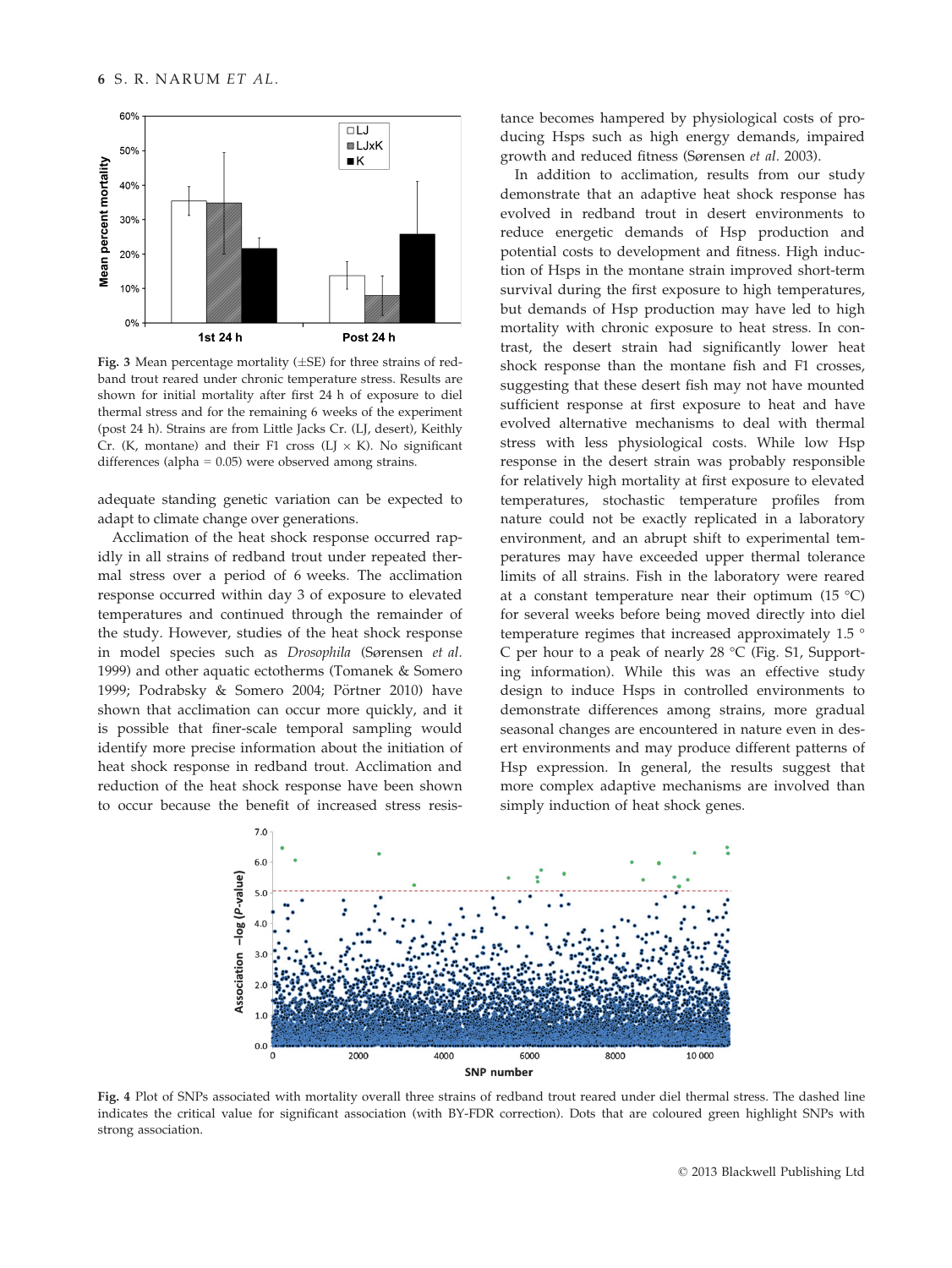Similar adaptive heat shock response has been observed in both laboratory experiments (Bettencourt et al. 1999; Sørensen et al. 1999; Lansing et al. 2000) and studies of natural populations (Sørensen et al. 2001; Fangue et al. 2006) of thermal stress, with populations from warmer environments expressing lower levels of Hsps than those from cooler environments due to evolution of alternative mechanisms to deal with stress response and costs related to Hsp expression (Sørensen et al. 1999; Sørensen & Loeschcke 2002). The phenomenon of adaptive heat shock response observed in redband trout and other organisms indicates that physiological costs of expressing Hsps are common in nature, and organisms evolve additional mechanisms to lower these costs. It is yet unknown whether parallel solutions among organisms are made to reduce these costs, but oxygen transport (Pörtner 2010) and cardiac/aerobic scope (Eliason et al. 2011) are expected to be critical in aquatic organisms.

Results from genomewide association tests validated the adaptive heat shock response and showed significant association at a SNP in the 3′UTR of the Hsp47 gene, but also identified multiple other genes that were associated with survival under thermal stress. These genes are strong candidates for alternative mechanisms regulating the response to thermal stress. Previous studies in marine fishes have shown that oxygen delivery is limiting in climate-related stressors (Pörtner & Knust 2007), and thus, genes involved in oxygen transport are expected to play a significant role. Additionally, we expect that metabolic and immune pathways could be involved given the energy demands and potential for disease under thermal stress (e.g. Sørensen & Loeschcke 2007), and results from our study are consistent with this expectation.

Climate-induced thermal stress is expected to increase in future generations and may have significant impacts on marine (Perry et al. 2005) and freshwater fishes (Ficke et al. 2007). However, freshwater fishes typically have less potential to alter their distribution due to natural and anthropogenic barriers (e.g. waterfalls and dams, respectively) and may be forced to adapt or become extirpated. Therefore, studies that investigate the adaptive responses of thermal stress are critical for understanding the potential for adaptation in species such as redband trout that currently occupy broad geographic regions with different climates. Our results complement recent evidence in sockeye salmon (O. nerka) that demonstrate that salmonid populations may segregate by temperature tolerance (Eliason et al. 2011). We also identify genes under selection for thermal stress, and these may be utilized to screen broadly across the species' range to predict the potential for adaptation under scenarios of climate change. Our study indicates that populations in desert environments have evolved an adaptive heat shock response, and populations from cool climates may retain suitable genetic diversity to adapt to

changing climate. The largest conservation concern is expected to be for populations that no longer retain adequate genetic variation to adapt to shifting climates and have limited potential for dispersal. Ultimately, genetically diverse ectotherms in aquatic environments appear capable of adaptation and acclimation to thermal stress, but climate change is expected to cause local extirpation in genetically depauperate populations, reduce range distributions and result in unusually high rates of extirpation.

## Acknowledgements

We thank Steve Elle, Liz Mamer, Chris Sullivan, Carson Watkins, Lindsay Maier, Mike Casten, Amanda Matala, Vanessa Morman, Stephanie Harmon and Jeff Stephenson for assistance with this study. Ben Hecht assisted with nomenclature of RAD tags and documentation of the analysis pipeline. Funding was provided by the Bonneville Power Administration through grant 200900500 to S.R.N.

#### References

- Almany GR, DeArruda MP, Arthofer W (2009) Identification and characterization of heat shock response related single nucleotide polymorphisms in O. mykiss and O. tschawytscha. Molecular Ecology Resources, 9, 1460–1466.
- Angilleta MJ (2009) Thermal Adaptation: A Theoretical and Empirical Synthesis. Oxford University Press, Oxford.
- Baird NA, Etter PD, Atwood TS et al. (2008) Rapid SNP discovery and genetic mapping using sequenced RAD markers. PLoS ONE, 3, e3376.
- Basu N, Todgham AE, Ackerman PA et al. (2002) Heat shock protein genes and their functional significance in fish. Gene, 295, 173–183.
- Bear EA, McMahon TE, Zale AV (2007) Comparative thermal requirements of westslope cutthroat trout and rainbow trout: implications to species interactions and development of thermal protection standards. Transactions of the American Fisheries Society, 136, 1113–1121.
- Beitinger TL, Bennett WA (2000) Quantification of the role of acclimation temperature in temperature tolerance of fishes. Environmental Biology of Fishes, 58, 277–288.
- Benjamini Y, Yekutieli D (2001) The control of false discovery rate under dependency. Annals of Statistics, 29, 1165–1188.
- Bettencourt BR, Feder FE, Cavicchi S (1999) Experimental evolution of Hsp70 expression and thermotolerance in Drosophila melanogaster. Evolution, 53, 484–492.
- Cassinelli JD, Moffitt CM (2010) Comparison of growth and stress in resident redband trout held in laboratory simulations of montane and desert summer temperature cycles. Transactions of the American Fisheries Society, 139, 339–352.
- Eliason EJ et al. (2011) Differences in thermal tolerance among sockeye salmon populations. Science, 332, 109–112.
- Fangue NA, Nann AF, Hofmeister M, Schulte1 PM, (2006) Intraspecific variation in thermal tolerance and heat shock protein gene expression in common killifish. Fundulus heteroclitus. Journal of Experimental Biology, 209, 2859–2872.
- Feder ME, Hofmann GE (1999) Heat-shock proteins, molecular chaperones, and the stress response: evolutionary and ecological physiology. Annual Reviews of Physiology, 61, 243–282.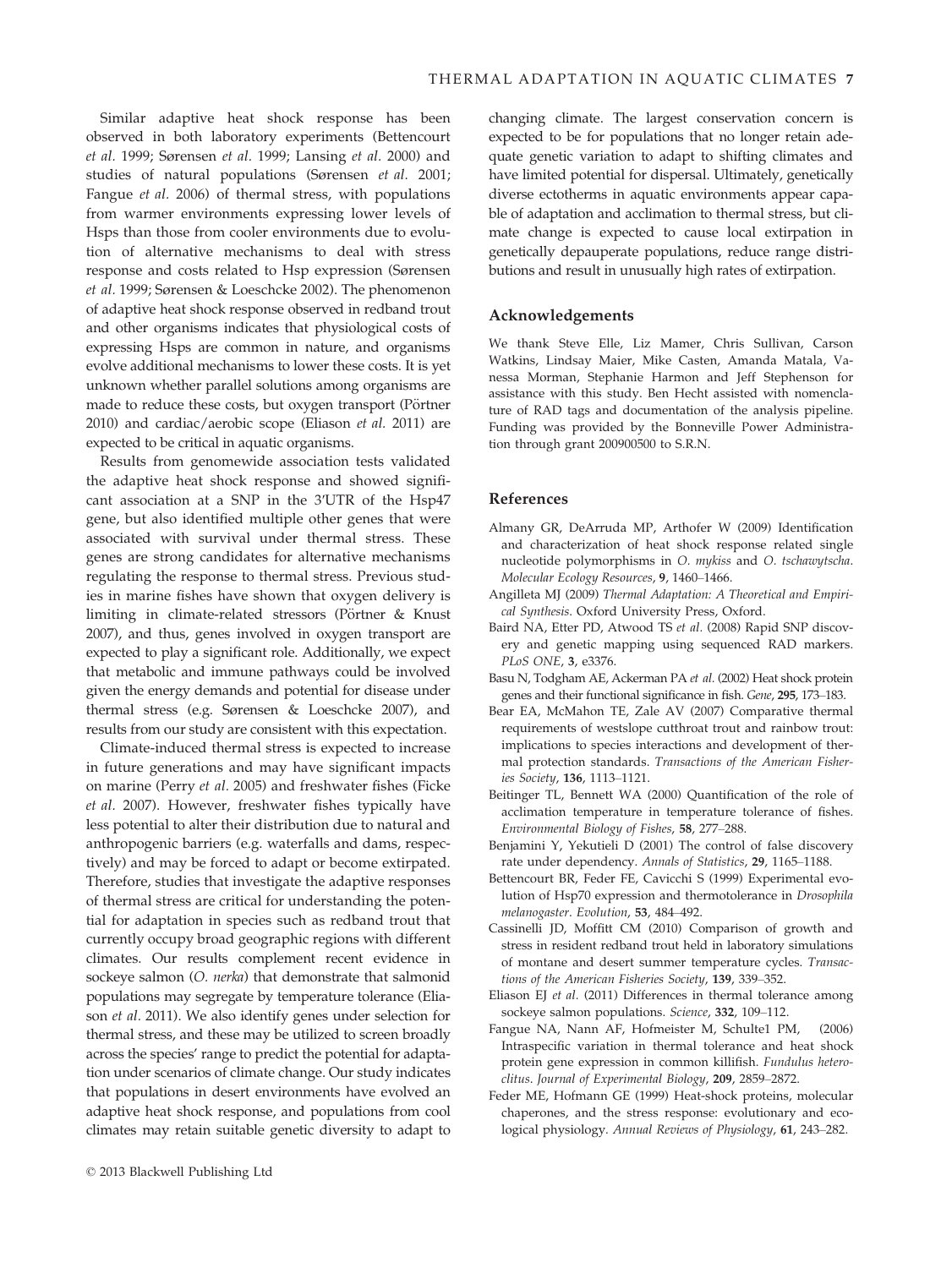## 8 S. R. NARUM ET AL.

- Ficke AD, Myrick CA, Hansen LJ (2007) Potential impacts of global climate change of freshwater fisheries. Reviews in Fish Biology and Fisheries, 17, 581–613.
- Gamperl AK, Rodnick KJ, Faust HA et al. (2002) Metabolism, swimming performance, and tissue biochemistry of high desert redband trout (Oncorhynchus mykiss ssp.): evidence for phenotypic differences in physiological function. Physiological and Biochemical Zoology, 75, 413–431.
- Hecht BC, Campbell NC, Holecek DE, Narum SR (2012) Genome-wide association reveals genetic basis for the propensity to migrate in wild populations of rainbow and steelhead trout. Molecular Ecology, doi: 10.1111/mec.12082.
- Hoffmann AA, Sørensen JG, Loeschcke V (2003) Adaptation of Drosophila to temperature extremes: bringing together quantitative and molecular approaches. Journal of Thermal Biology, 28, 175–216.
- Intergovernmental Panel on Climate Change (2007) Climate Change 2007: Synthesis Report, Forth Assessment Report of the Intergovernmental Panel on Climate Change.
- Knies JL, Izem R, Supler KL, Kingsolver JG, Burch CL (2006) The genetic basis of thermal reaction norm evolution in the lab and natural phage populations. PLoS Biology, 4, 1–8.
- Lansing E, Justesen J, Loeschcke V (2000) Variation in the expression of Hsp70, the major heat-shock protein, and thermotolerance in larval and adult selection lines of Drosophila melanogaster. Journal of Thermal Biology, 25, 443–450.
- Meyer KA, Lamansky J, Schill DJ (2010) Biotic and abiotic factors related to redband trout occurrence and abundance in desert and montane streams. Western North American Naturalist, 70, 67–76.
- Miller MR, Brunelli JP, Wheeler PA et al. (2012) A conserved haplotype controls parallel adaptation in geographically distant salmonid populations. Molecular Ecology, 21, 237–249.
- Narum SR, Campbell NR, Kozfkay CC, Meyer KA (2010) Adaptation of redband trout in desert and montane environments. Molecular Ecology, 19, 4622–4637.
- Perry AL, Low PJ, Ellis JR, Reynolds JD (2005) Climate change and distribution shifts in marine fishes. Science, 308, 1912–1915.
- Podrabsky JE, Somero GN (2004) Changes in gene expression associated with acclimation to constant temperatures and fluctuating daily temperatures in an annual killifish Austrofundulus limnaeus. Journal of Experimental Biology, 207, 2237–2254.
- Pörtner HO (2010) Oxygen- and capacity-limitation of thermal tolerance: a matrix for integrating climate-related stressor effects in marine ecosystems. Journal of Experimental Biology, 213, 881–893.
- Pörtner HO, Knust R (2007) Climate change affects marine fishes through the oxygen limitation of thermal tolerance. Science, 315, 95–97.
- Purcell S, Neale B, Tod-Brown K et al. (2007) PLINK: a toolset for whole-genome association and population-based linkage analysis. American Journal of Human Genetics, 81, 559–575.
- Rodnick KJ, Gamperl AK, Lizars KR, Bennett MT, Rausch RN, Keeley ER (2004) Thermal tolerance and metabolic physiology among redband trout populations in south-eastern Oregon. Journal of Fish Biology, 64, 310–335.
- Schluter D (2000) The Ecology of Adaptive Radiation. Oxford University Press, Oxford.
- Sinclair BJ, Roberts SP (2005) Acclimation, shock and hardening in the cold. Journal of Thermal Biology, 30, 557–562.
- Sinclair BJ, Vernon P, Klok CJ, Chown SL (2003) Insects at low temperatures: an ecological perspective. Trends in Ecology and Evolution, 18, 257–262.
- Sørensen JG, Loeschcke V (2002) Natural adaptation to environmental stress via physiological clock-regulation of stress resistance in Drosophila. Ecology Letters, 5, 16–19.
- Sørensen JG, Loeschcke V (2007) Studying stress responses in the post-genomic era: its ecological and evolutionary role. Journal of Bioscience, 32, 447–456.
- Sørensen JG, Michalak P, Justesen J, Loeschcke V (1999) Expression of the heat-shock protein HSP70 in Drosophila buzzatii lines selected for thermal resistance. Hereditas, 131, 155–164.
- Sørensen JG, Dahlgaard J, Loeschcke V (2001) Genetic variation in thermal tolerance among natural populations of Drosophila buzzatii: down regulation of Hsp70 expression and variation in heat stress resistance traits. Functional Ecology, 15, 289–296.
- Sørensen JG, Kristensen TN, Loeschcke V (2003) The evolutionary and ecological role of heat shock proteins. Ecology Letters, 6, 1025–1037.
- Tomanek L, Somero GN (1999) Evolutionary and acclimationinduced variation in the heat-shock responses of congeneric marine snails (genus Tegula) from different thermal habitats: implications for limits of thermotolerance and biogeography. Journal of Experimental Biology, 202, 2925-2936.
- Zoellick BW (1999) Stream temperatures and the elevational distribution of redband trout in southwestern Idaho. Great Basin Naturalist, 59, 136–143.

S.N. leads a research group interested in population and ecological genomics of fishes. N.C. is a genomics researcher involved with developing genomics resources for use in various fish species. K.M. is a fisheries biologist evaluating stream habitat and occurrence of native inland fishes of the Pacific Northwest USA. M.M. is a scientist involved in animal genomics, bioinformatics development, and quantitative genetics. R.H. is renowned for his research in fish nutrition and aquaculture.

## Data accessibility

SNP genotypes and sample information in PLINK format, gene expression and sample information for heat shock genes and SNP number with RAD tag ID and allele sequences: DRYAD entry doi:10.5061/dryad.kh7f2.

Illumina Single Read 100 sequence reads available through accession number SRA057008 in the NCBI Short Read Archive database.

#### Supporting information

Additional supporting information may be found in the online version of this article.

Table S1. Syber green qRT-PCR assay information.

Table S2. List of SNPs associated overall strains.

Table S3. List of SNPs associated within each strain.

Fig. S1. Diel temperatures during 6-week thermal stress experiment.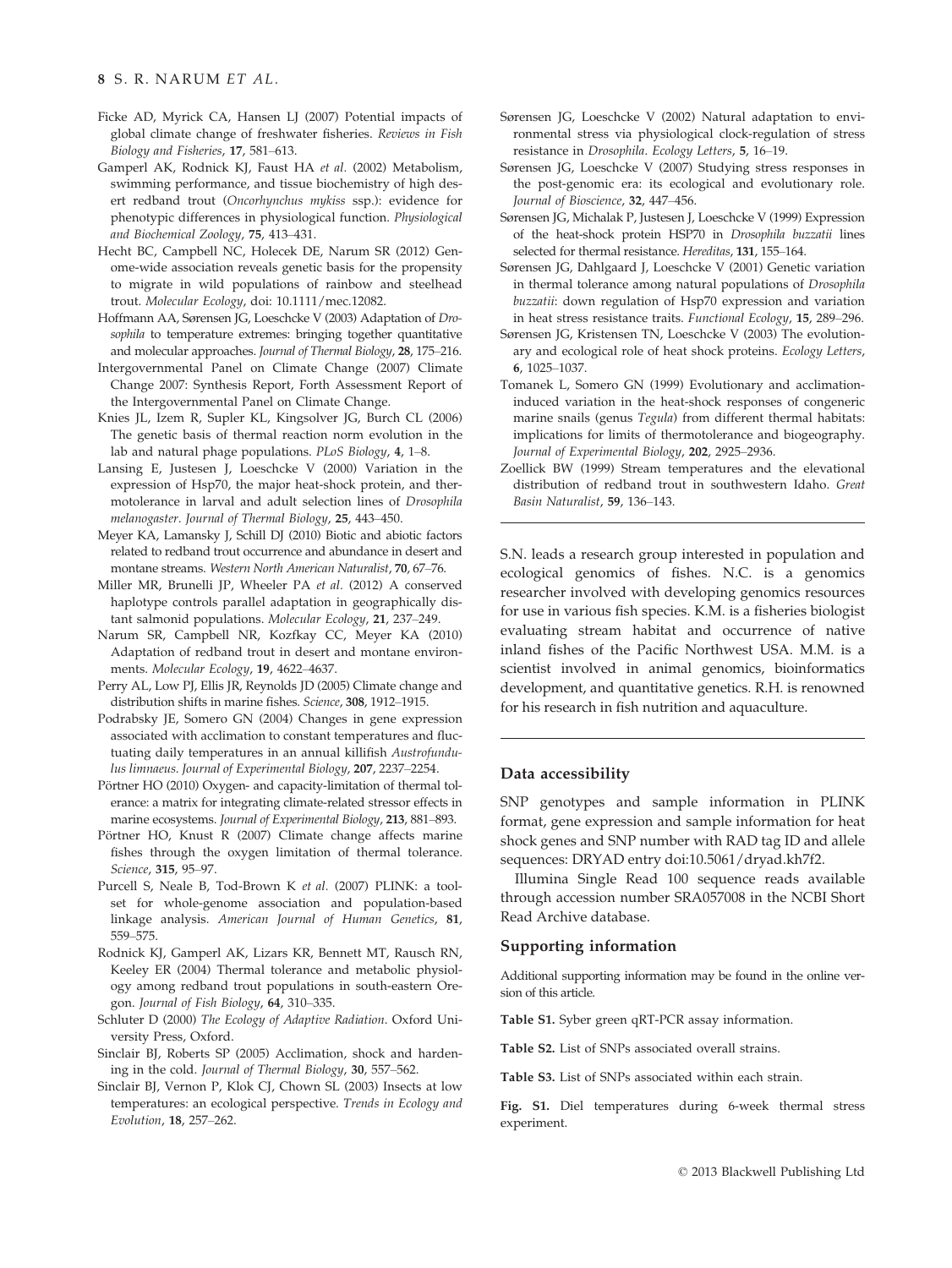Figure S1. Diel water temperatures of recirculating treatment tanks for a six week thermal stress experiment of redband trout. Control tanks were maintained at a constant 15°C throughout the experiment (not shown). Asterisks indicate the four dates when samples (liver and gill) were collected from fish for gene expression analyses. Two arrows show dates when recirculating water was exchanged with fresh water.



1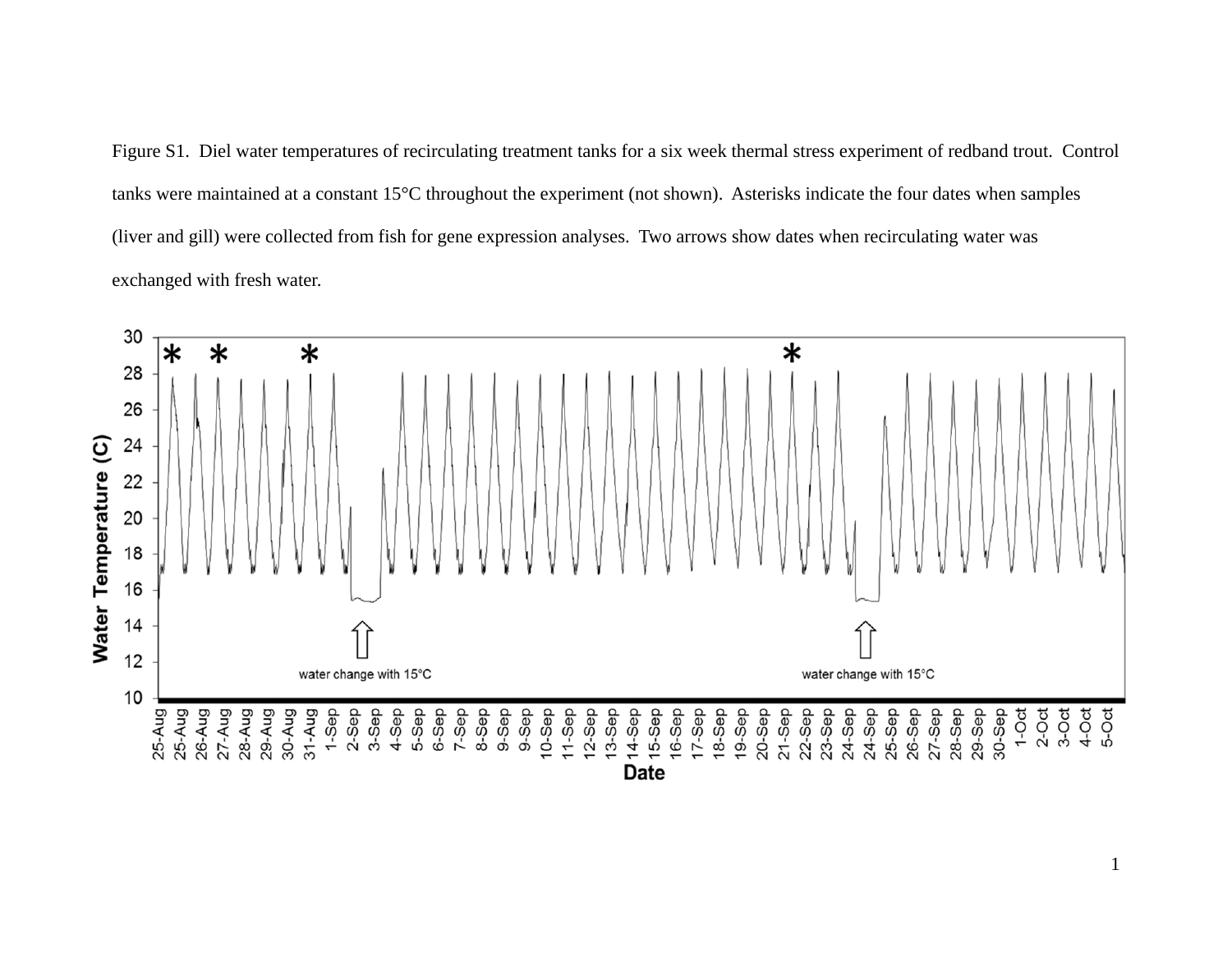Table S1. List of SNPs overall redband trout strains that were associated with survival/mortality under thermal stress.

|            | Association |                                    |                |            |            |          |
|------------|-------------|------------------------------------|----------------|------------|------------|----------|
| <b>SNP</b> | p-value     | <b>BLAST</b> annotation            | <b>Species</b> | % coverage | % identity | e-value  |
| 10619      | 3.25E-07    | heat stock protein 47              | O. mykiss      | 100        | 100        | na       |
| 219        | 3.39E-07    | PHF1 near MHCII-alpha              | O. mykiss      | 100        | 100        | 3.00E-32 |
| 9854       | 4.91E-07    | zinc transporter near MHCI antigen | O. mykiss      | 98         | 89         | 1.00E-18 |
| 10644      | 4.98E-07    | P9 genomic near sex chromosome     | O. mykiss      | 100        | 100        | na       |
| 2484       | 5.16E-07    | unknown                            | na             | na         | na         | na       |
| 524        | 8.47E-07    | <b>MHCI</b> antigen                | S. salar       | 91         | 90         | 1.00E-17 |
| 8390       | 9.82E-07    | unknown                            | na             | na         | na         | na       |
| 9024       | 1.07E-06    | unknown                            | na             | na         | na         | na       |
| 6275       | 1.78E-06    | unknown                            | na             | na         | na         | na       |
| 6806       | 2.34E-06    | MHC IA core region                 | O. mykiss      | 97         | 97         | 2.00E-28 |
| 9387       | 2.99E-06    | unknown                            | na             | na         | na         | na       |
| 6182       | 3.02E-06    | unknown                            | na             | na         | na         | na       |
| 5508       | 3.19E-06    | unknown                            | na             | na         | na         | na       |
| 9702       | 3.70E-06    | unknown                            | na             | na         | na         | na       |
| 8658       | 3.72E-06    | unknown                            | na             | na         | na         | na       |
| 6192       | 4.30E-06    | unknown                            | na             | na         | na         | na       |
| 3301       | 5.58E-06    | transmembrane domain               | S. salar       | 100        | 94         | 3.00E-13 |
| 9498       | 6.03E-06    | unknown                            | na             | na         | na         | na       |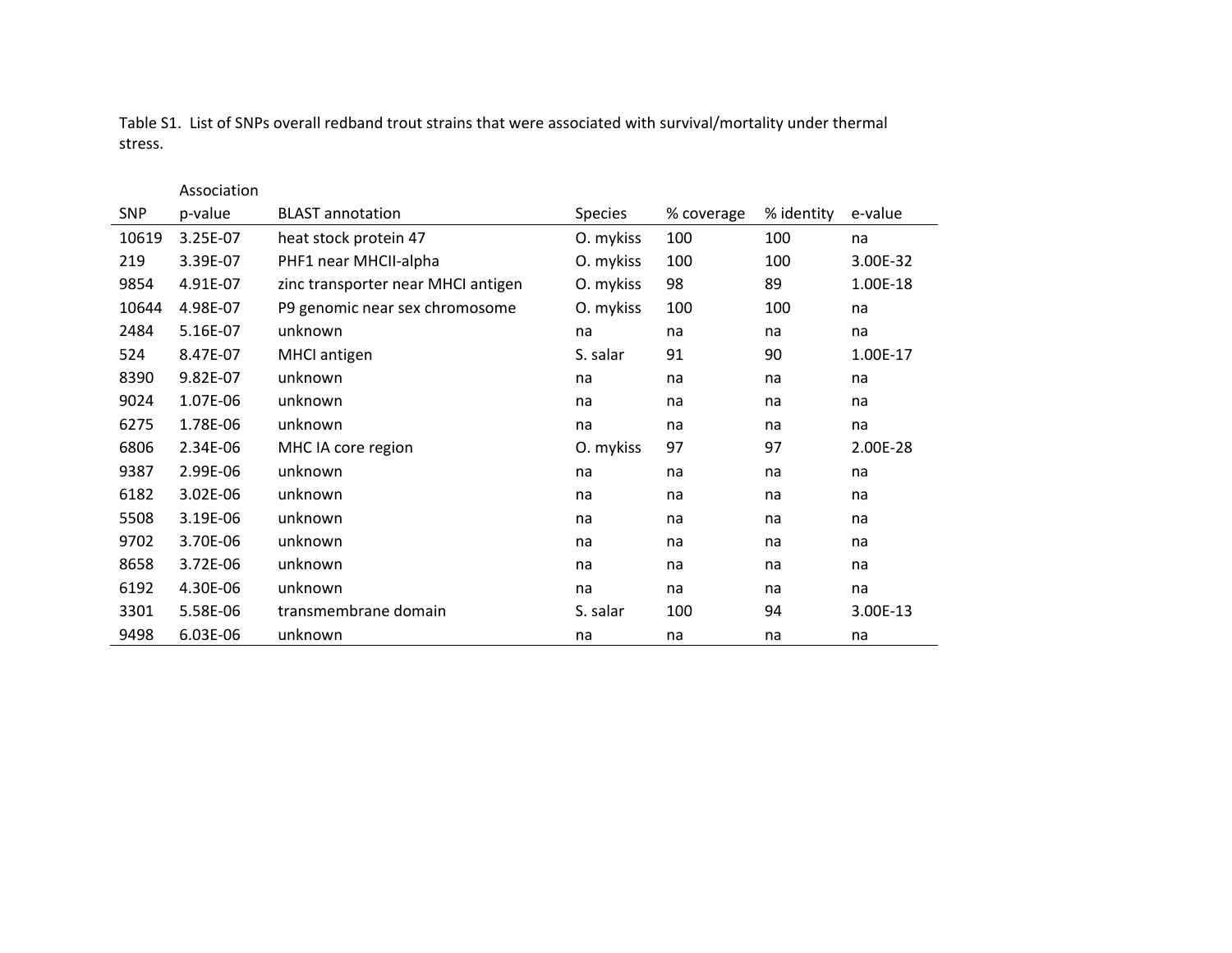|                           |       | Association |                                 |           |            |            |          |
|---------------------------|-------|-------------|---------------------------------|-----------|------------|------------|----------|
| Population                | SNP   | p-value     | <b>BLAST</b> annotation         | species   | % coverage | % identity | e-value  |
| Little Jacks Cr.          | none  | na          | na                              | na        | na         | na         | na       |
| Keithley Cr.              | 10589 | 1.81E-09    | MHCI-a region                   | O. mykiss | 86         | 86         | 1.00E-67 |
|                           | 10645 | 7.56E-09    | unknown                         | na        | na         | na         | na       |
|                           | 10619 | 1.53E-08    | heat stock protein 47           | O. mykiss | 100        | 100        |          |
|                           | 10532 | 1.72E-08    | unknown                         | na        | na         | na         | na       |
|                           | 10505 | 1.03E-07    | unknown                         | na        | na         | na         | na       |
|                           | 10644 | 8.13E-07    | P9 genomic near sex chromosome  | O. mykiss | 100        | 100        |          |
|                           | 10530 | 2.19E-06    | unknown                         | na        | na         | na         | na       |
|                           | 1645  | 1.57E-06    | Raftlin near MHCII-alpha        | O. mykiss | 97         | 100        | 2.00E-24 |
|                           | 3367  | 3.96E-06    | unknown                         |           |            |            |          |
| F1 LittleJacks X Keithley | 219   | 2.34E-10    | PHF1 near MHCII-alpha           | O. mykiss | 100        | 100        | 3.00E-32 |
|                           | 2918  | 1.20E-08    | unknown                         | na        | na         | na         | na       |
|                           | 5956  | 8.13E-08    | SYPG1 near MCHII-alpha; MHC 1b  | O. mykiss | 100        | 92         | 5.00E-27 |
|                           | 9024  | 1.82E-07    | unknown                         | na        | na         | na         | na       |
|                           | 2978  | 2.31E-07    | Raftlin near MHCII-alpha        | O. mykiss | 100        | 94         | 2.00E-13 |
|                           | 10038 | 2.59E-07    | Raftlin near MHCII-alpha; Hsp70 | O. mykiss | 75         | 82         | 4.00E-09 |
|                           | 524   | 5.00E-07    | MHCI antigen                    | S. salar  | 91         | 90         | 1.00E-17 |
|                           | 9326  | 9.63E-07    | unknown                         | na        | na         | na         | na       |
|                           | 8133  | 1.78E-06    | unknown                         | na        | na         | na         | na       |
|                           | 6388  | 2.56E-06    | unknown                         | na        | na         | na         | na       |
|                           | 3265  | 2.56E-06    | MHCI antigen                    | O. mykiss | 98         | 87         | 2.00E-20 |
|                           | 7569  | 2.61E-06    | Raftlin near MHCII-alpha        | O. mykiss | 100        | 100        | 4.00E-21 |
|                           | 1650  | 4.07E-06    | PBX2 near MHCII-alpha           | O. mykiss | 95         | 95         | 6.00E-13 |
|                           | 3427  | 4.12E-06    | unknown                         | na        | na         | na         | na       |

Table S2. List of SNPs within each strain of redband trout that were associated with survival/mortality under thermal stress.